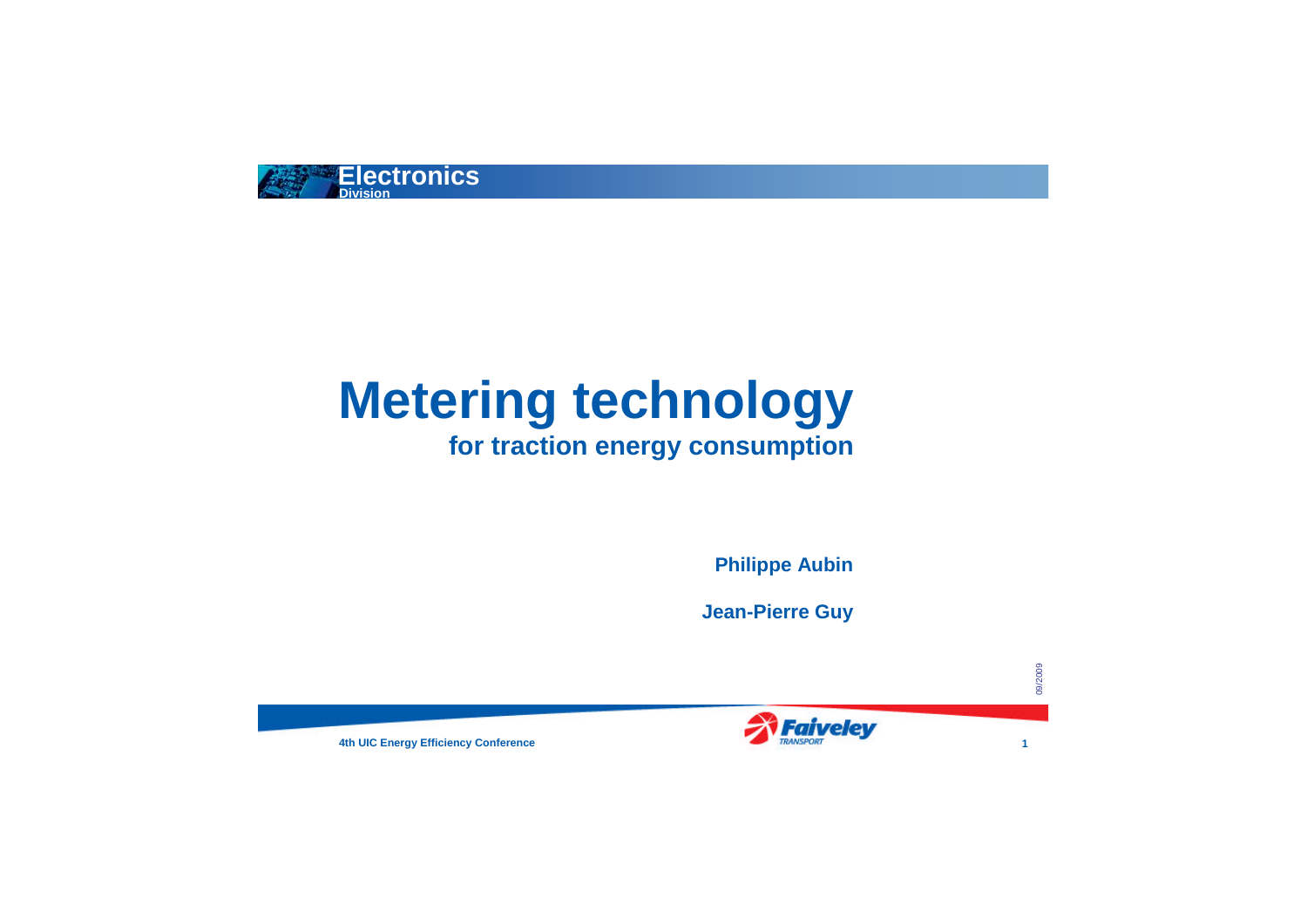





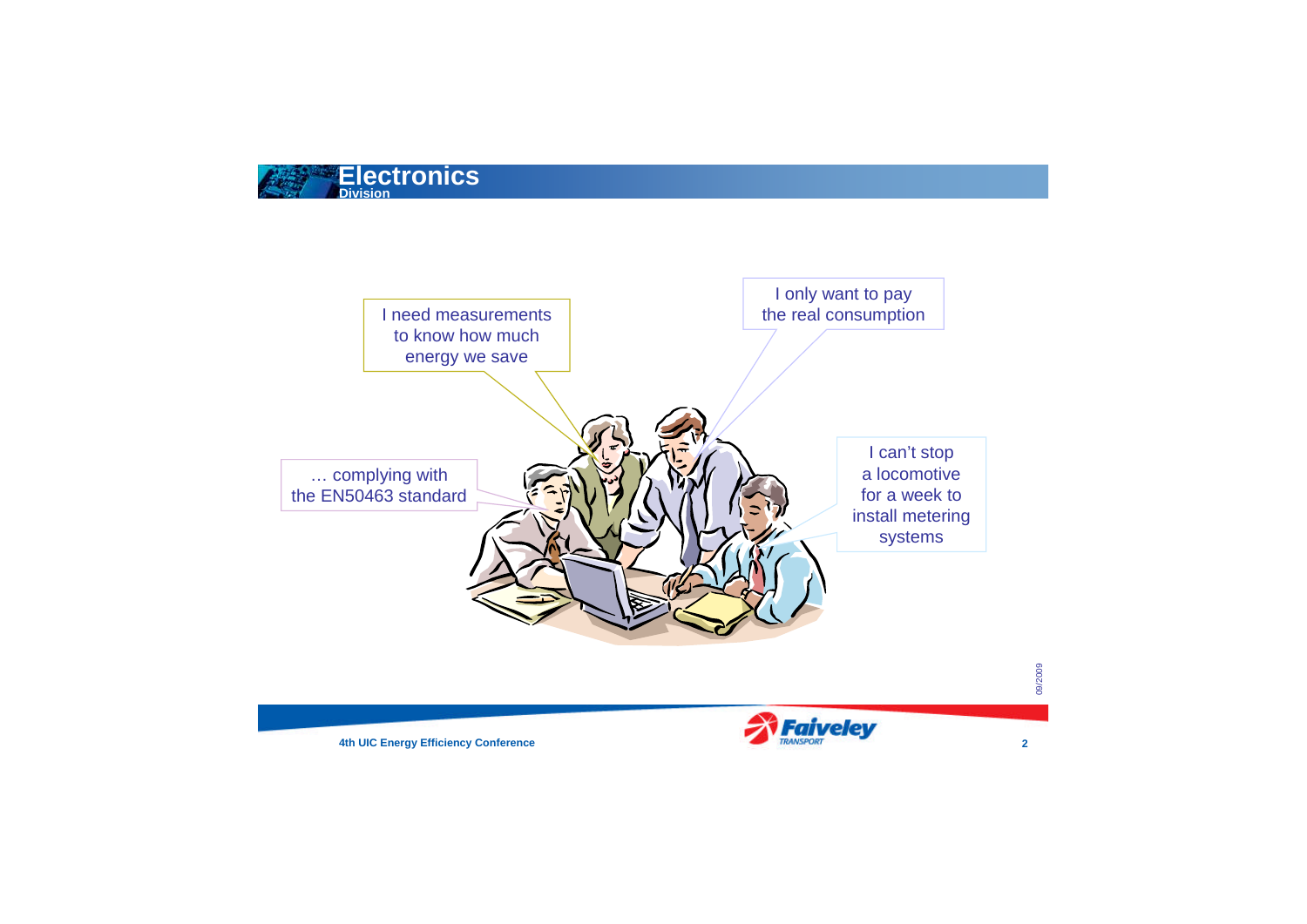



## **New EN50463 standard**

- **Supersedes the EN 50463:2007**
- **In line with the new TSI**
- **Scope is extended**
	- **Part 1: General**
	- **Part 2: Energy Measuring**
	- **Part 3: Data Handling**
	- **Part 4: Communication**
	- **Part 5: Conformity Assessment**

#### **System and functional approach**

- **Not a product description**
- **Allows different product architectures**

**Functional block and data flow diagram**

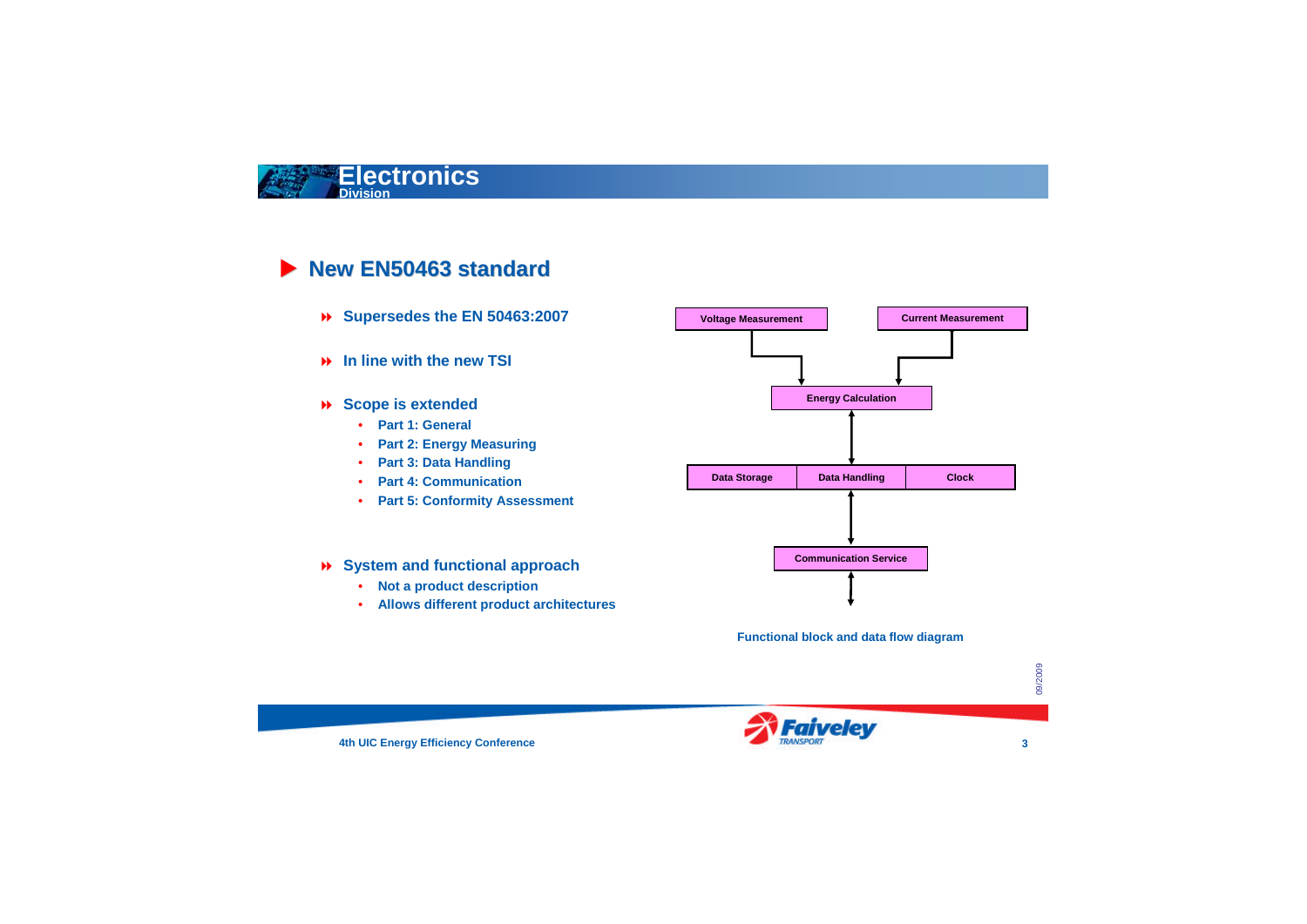







## **Current architecture**

**Based on industrial architecture**

- **Analogue Sensors**
	- **Includes the high voltage insulation**

#### **Energy Meter**

- **Measures voltages and currents**
- **Calculates energies (active/reactive, in/out)**
- **Stores load profiles versus date and time**

#### **Energy Recorder**

- **Adds the location to the load profiles**
- **Stores and keeps the last 60 days data**
- **Transmits data to the central database**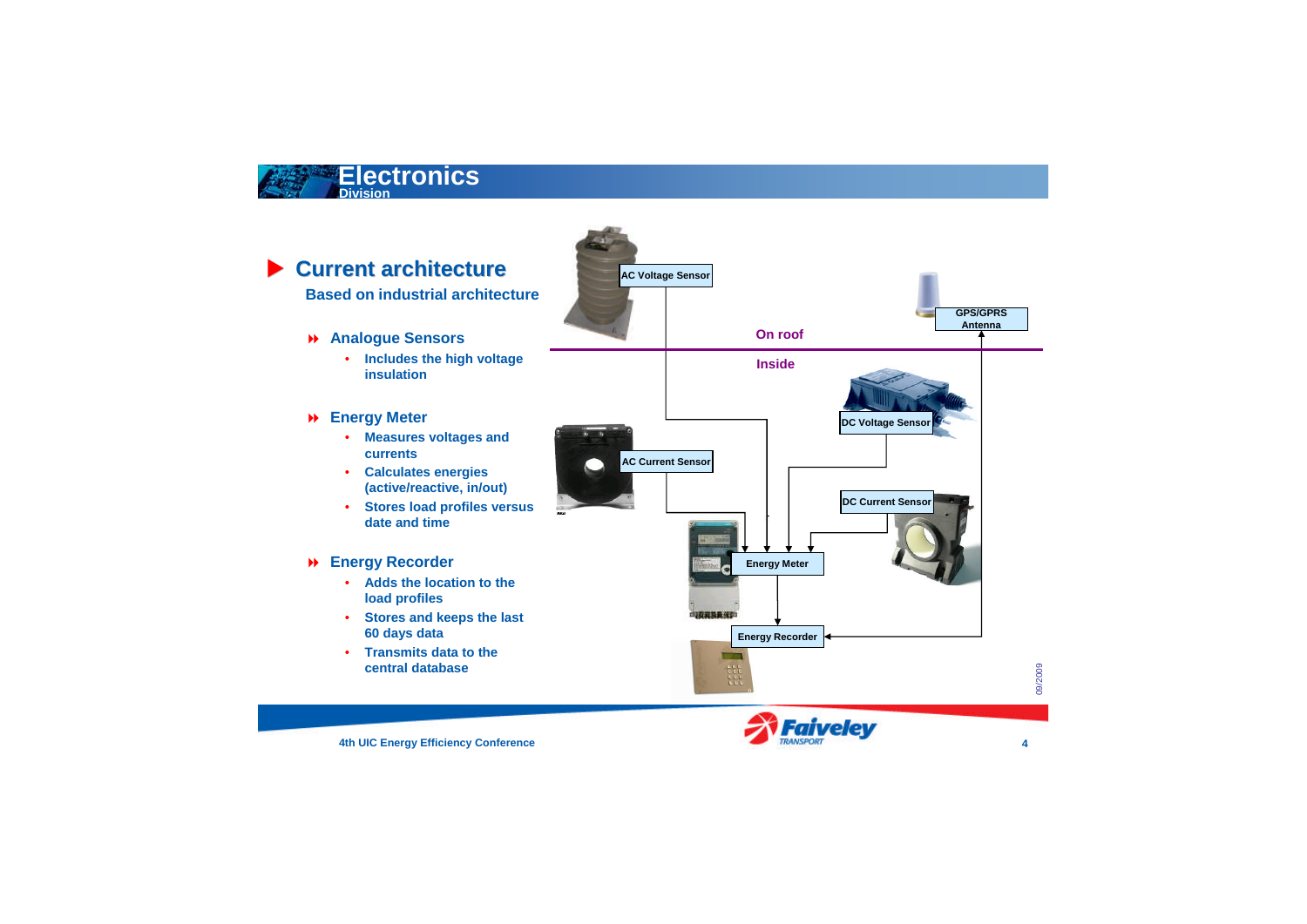





### **Current architecture Variation**

 **Energy Meter and Energy Recorder are merged into one device**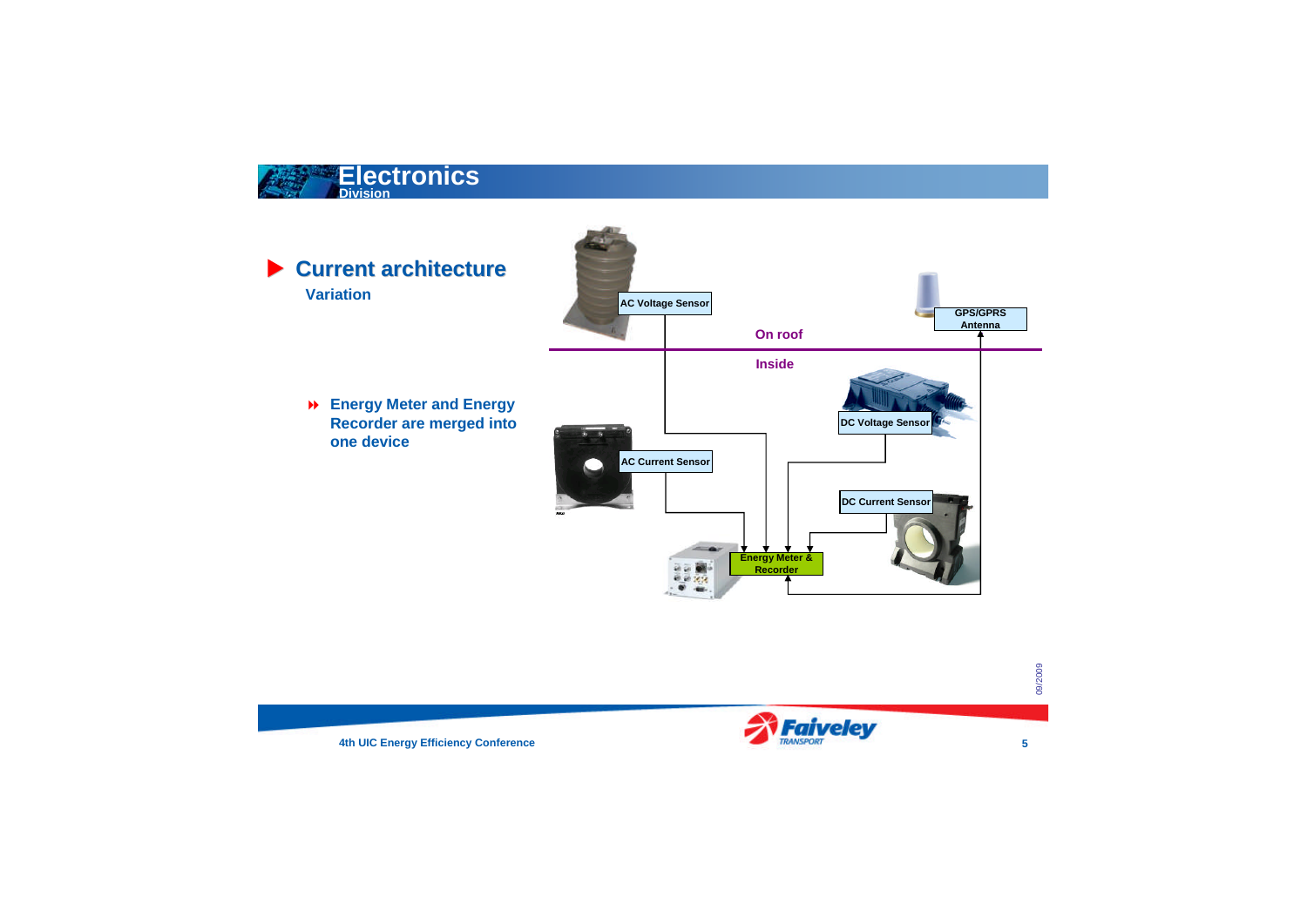





## **Sensors in the Circuit Breaker**

 **AC voltage sensor and AC current sensor are included into the main AC circuit breaker**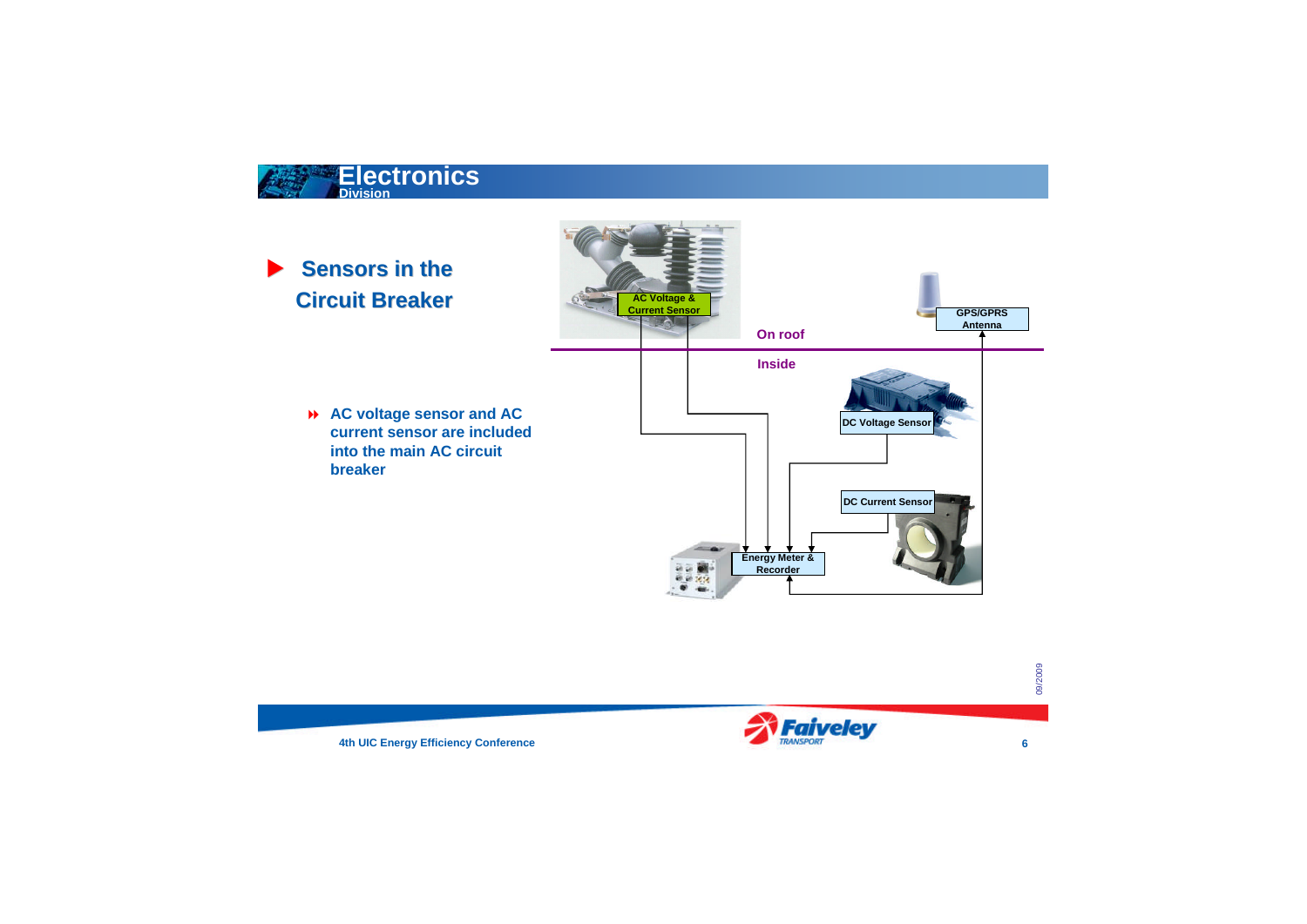





**4th UIC Energy Efficiency Conference 7** 



## **Energy measurement on the roof**

- **No frame modification**
- **Replace existing insulators, Quick and simple to install**





 **Sensor with redundancy built-in**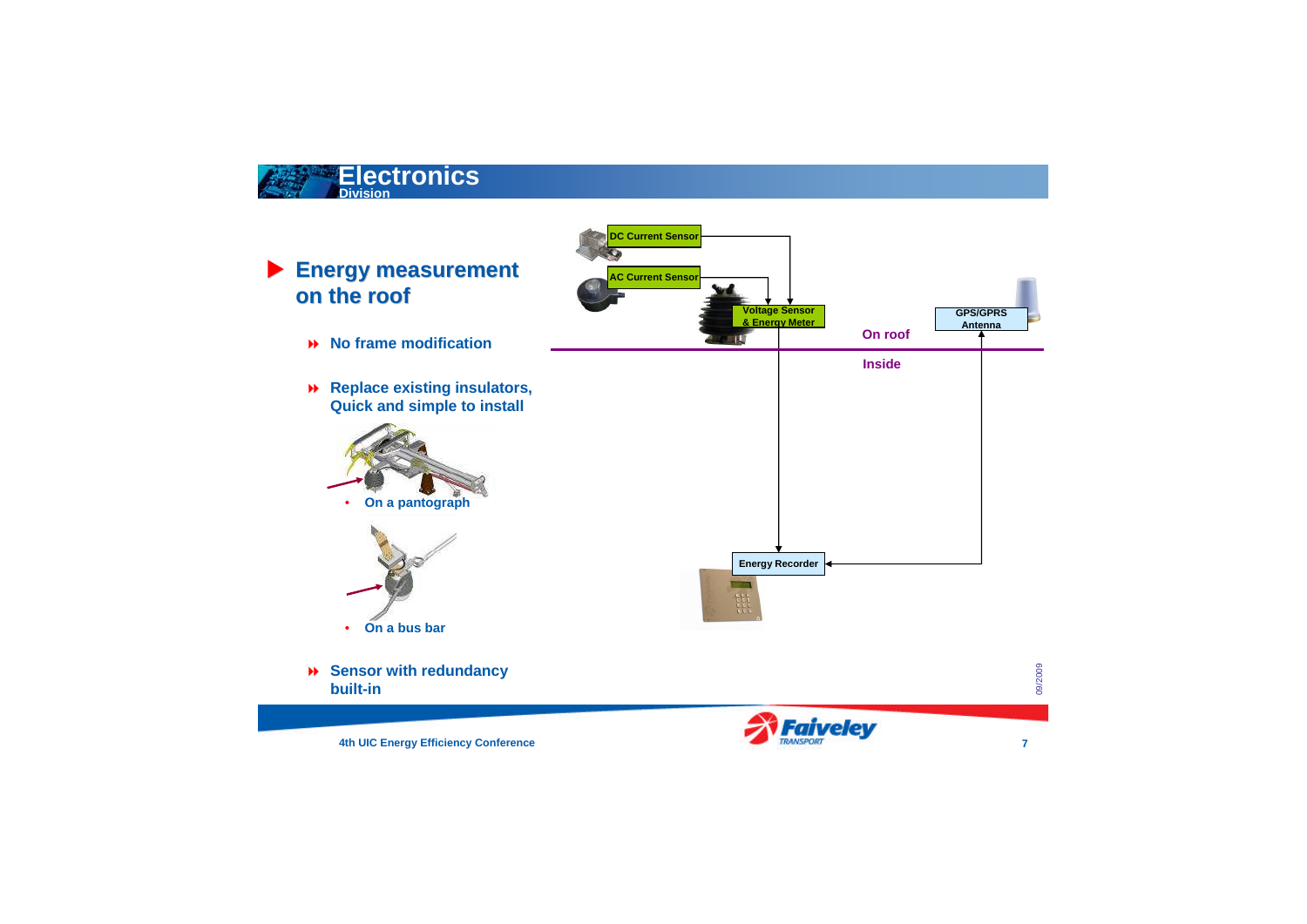





## **Compact & Integrated systems on the roof**